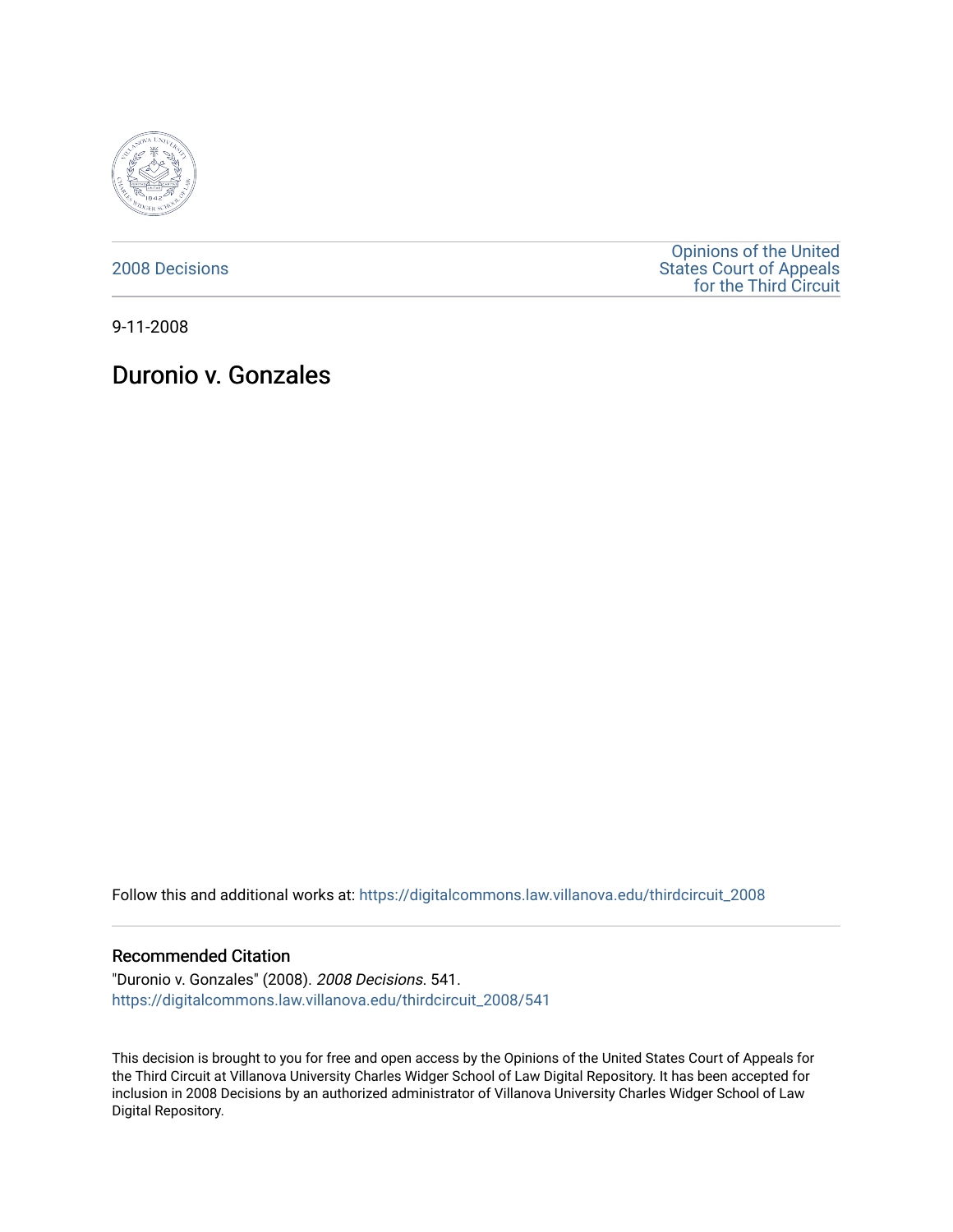## **NOT PRECEDENTIAL**

# UNITED STATES COURT OF APPEALS FOR THE THIRD CIRCUIT

 $\overline{a}$ 

 $\ddot{\phantom{a}}$ 

 $\overline{a}$ 

 $\overline{a}$ 

l

 $\overline{a}$ 

No. 08-2077

### ROGER F. DURONIO,

Appellant

v.

B.O.P. DIRECTOR ALBERTO GONZALES, U.S. Attorney General; HARLEY LAPPIN, Director, Federal Bureau of Prisons; JOHN YOST, Warden, FCI Loretto; DENNIS MILLER; C-Unit Case Worker, FCI Loretto; TONY ECKENRODE, C-Unit Counselor, FCI Loretto

> On Appeal from the United States District Court for the Western District of Pennsylvania (D.C. Civ. No. 3-07-cv-00169) District Judge: Honorable Kim R. Gibson

Submitted Under Third Circuit LAR 34.1(a) August 15, 2008

Before: RENDELL, JORDAN and VAN ANTWERPEN, Circuit Judges

(Filed: September 11, 2008)

### OPINION

PER CURIAM

This is an appeal from the District Court's dismissal of Roger F. Duronio's civil

complaint. For the following reasons, we will affirm the District Court's order.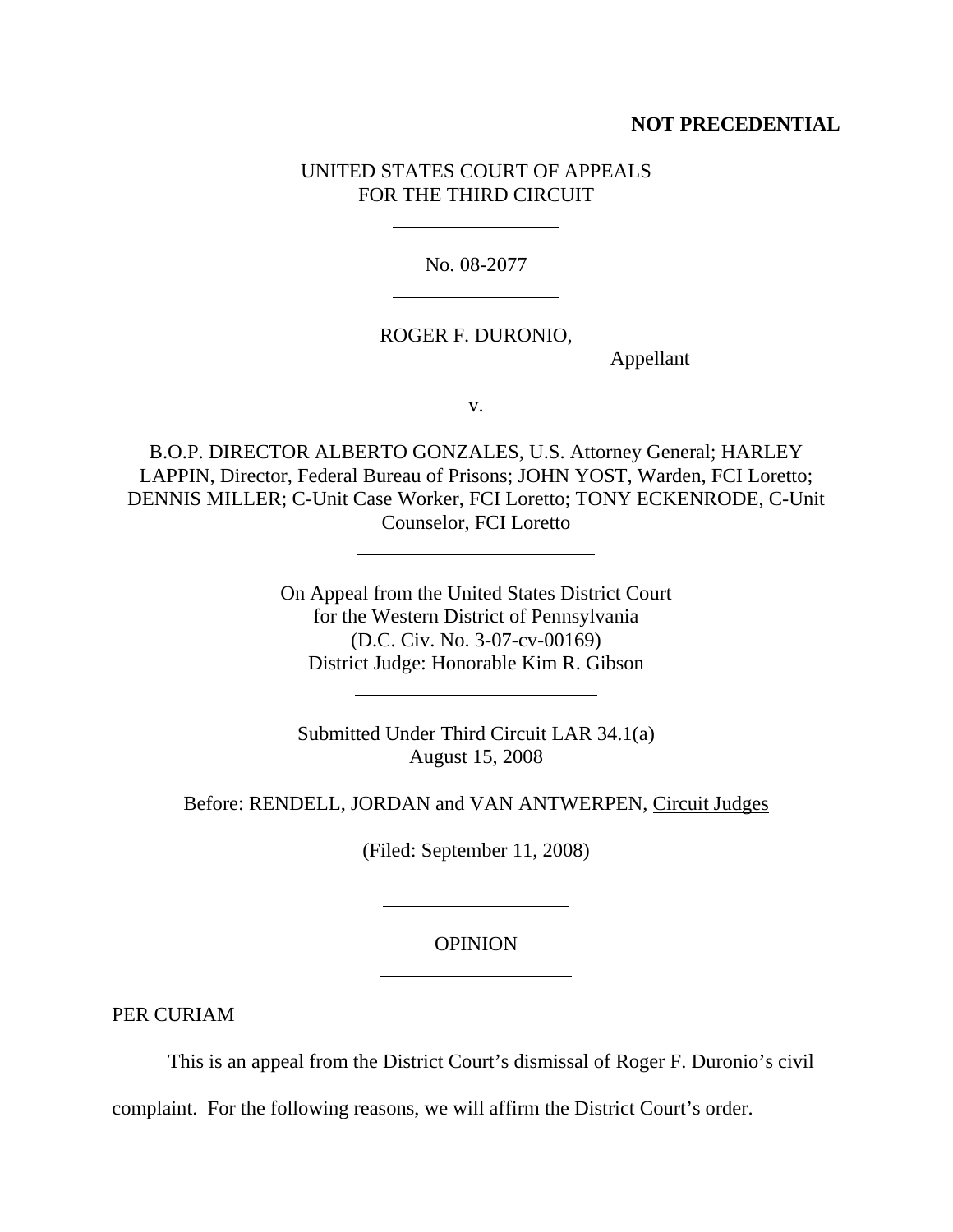Duronio was convicted of securities and computer fraud in the United States District Court for the District of New Jersey and sentenced to 97 months in prison and ordered to pay restitution in the amount of \$3,162,376. The District Court ordered that the restitution be due immediately and recommended that Duronio participate in the Bureau of Prisons Inmate Financial Responsibility Program ("IFRP"). After being designated to the Federal Correctional Institution at Loretto, Pennsylvania to serve his sentence, Duronio met with Appellees Miller and Eckenrode regarding his participation in the IFRP. Duronio signed an IFRP Contract in which he agreed to pay \$25 each quarter, beginning in March 2007, for payment of the court-ordered restitution. In April 2007, Duronio signed another contract in which he agreed to pay 50% of his inmate work earnings each month as IFRP payments. His direct appeal is still pending before our Court.

In July 2007, Duronio filed a Bivens action alleging that he was coerced into participating in the IFRP and further, that his participation violated the Mandatory Victims Restitution Act of 1996 ("MVRA") and his constitutional right to due process of law.<sup>1</sup> Duronio requested that any monies taken from him under the IFRP be returned. The District Court, adopting the Report and Recommendation of a Magistrate Judge, dismissed Appellant's complaint for failure to state a claim. Fed. R. Civ. P. 12(b)(6).

<sup>&</sup>lt;sup>1</sup> In Bivens v. Six Unknown Named Agents of the Federal Bureau of Narcotics, 403 U.S. 388 (1971), the Supreme Court recognized a private cause of action to recover damages against a federal agent for violations of constitutional rights.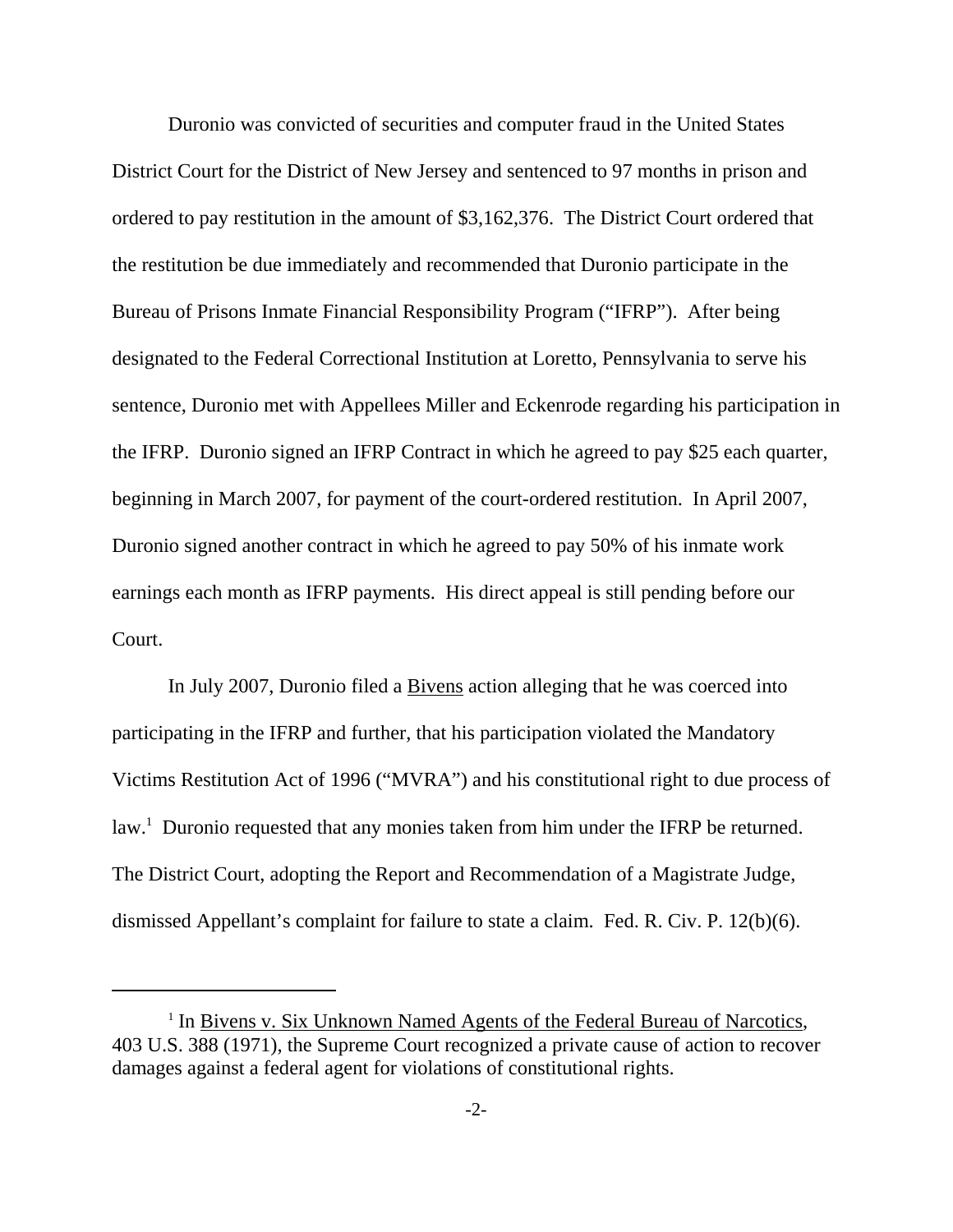Our standard of review of the District Court's dismissal under Rule 12(b)(6) is plenary. Atkinson v. LaFayette College, 460 F.3d 447, 451 (3d Cir. 2006). In reviewing the District Court's judgment we "accept all factual allegations as true, construe the complaint in the light most favorable to the plaintiff, and determine whether, under any reasonable reading of the complaint, the plaintiff may be entitled to relief." Phillips v. County of Allegheny, 515 F.3d 224, 233 (3d Cir. 2008) (citations omitted).

We will affirm dismissal of Duronio's complaint, albeit for different reasons than given by the District Court. To the extent that Duronio is challenging the restitution plan imposed by the District Court or a violation of the MVRA, a direct appeal is the proper vehicle for asserting those claims. Duronio's <u>Bivens</u> action, claiming that his participation in the IFRP violates the MVRA, is barred by Heck v. Humphrey, 512 U.S. 477 (1994). In Heck, the Supreme Court held that, if judgment in favor of a plaintiff in a civil suit under 42 U.S.C. § 1983 would necessarily imply the invalidity of a prior criminal conviction or sentence, the complaint must be dismissed unless the plaintiff can demonstrate that the conviction or sentence has already been invalidated.<sup>2</sup> Id. at 486-87. Duronio's direct appeal is currently pending in this Court. United States v. Duronio, C.A. No. 06-5116. Therefore, a judgment in his favor in this action would necessarily imply the invalidity of the District Court's order of restitution, which is part of his criminal

<sup>&</sup>lt;sup>2</sup> Although Heck involved a § 1983 action by a state prisoner, the reasoning in Heck has been applied to bar Bivens claims. See, e.g., Williams v. Hill, 74 F.3d 1339, 1341 (D.C. Cir. 1996) (per curiam).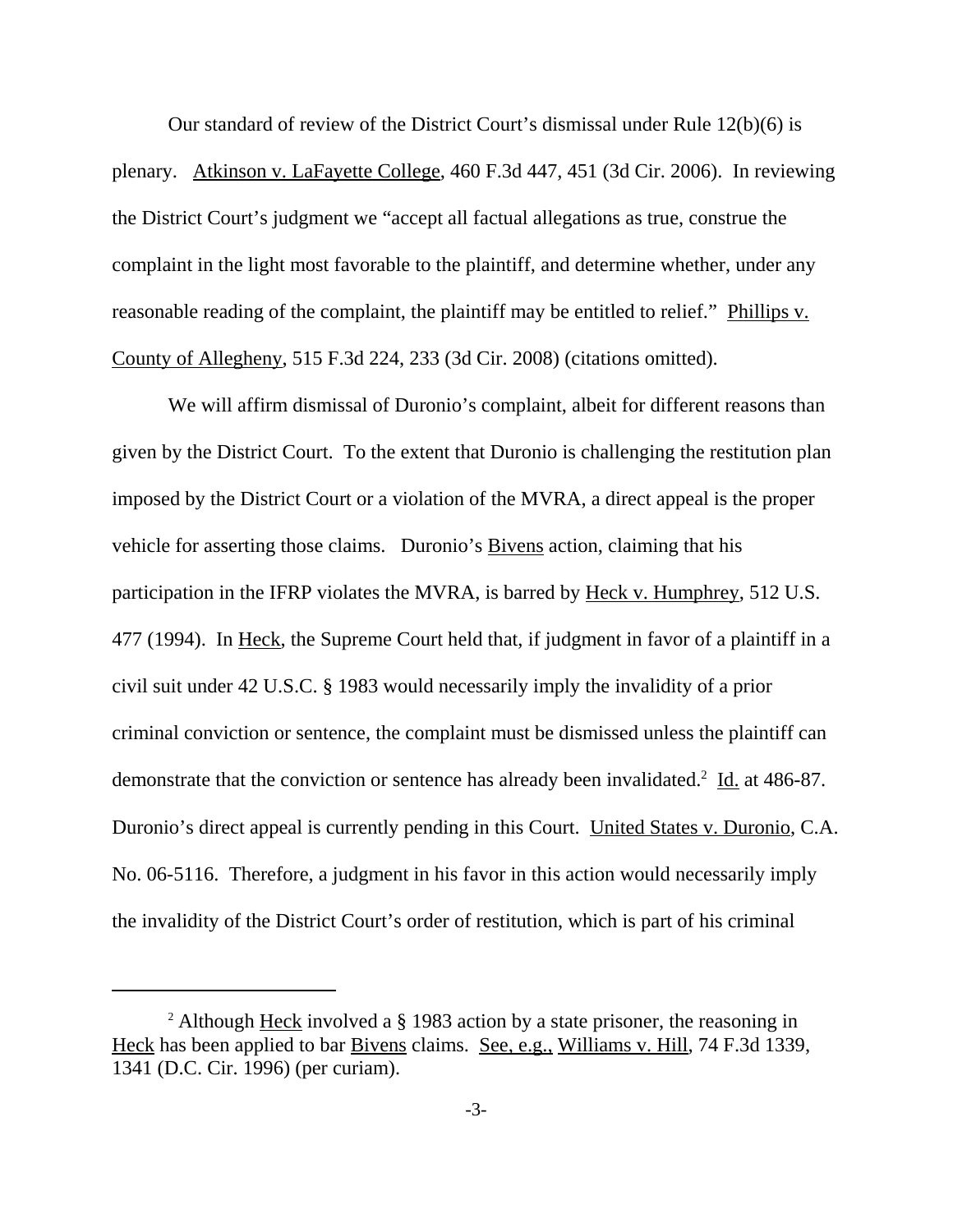sentence. See, e.g., United States v. Edwards, 162 F.3d 87, 91 (3d Cir. 1998) (holding that restitution ordered under the MVRA constitutes punishment for the purposes of Ex Post Facto Clause analysis)

To the extent that Duronio challenges the execution of his sentence, he should ordinarily proceed under 28 U.S.C. § 2241. See Matheny v. Morrison, 307 F.3d 709 (8th Cir. 2002) (claims under the IFRP's payment schedule are correctly framed as § 2241 claims brought in the district where the sentence is being carried out). Assuming *arguendo* he may also proceed under Bivens, Duronio's complaint fails because his claims of coercion against Eckenrode and Miller are meritless.<sup>3</sup> Duronio could have refused to participate in the IFRP without fear of being disciplined by prison authorities. As the Government correctly points out, had Durino declined to participate, he would have been placed in the administrative category of "IFRP Refuse". While being in the "IFRP Refuse" category denies a prisoner certain privileges, it does not result in the imposition of discipline that would trigger a constitutionally protected interest. See 28 C.F.R. 545.11(d) (listing the privileges denied to prisoners for refusing to participate in the IFRP); see also Sandin v. Conner, 515 U.S. 472, 484 (1995) (liberty interests created by prison regulations are limited to instances where such regulations impose atypical and significant hardship on an inmate in relation to the ordinary incidents of prison life).

<sup>&</sup>lt;sup>3</sup> Duronio does not allege that any of the other defendants personally violated his constitutional rights. See Rode v. Dellarciprete, 845 F.2d 1195, 1207 (3d Cir. 1988) ("A defendant in a civil rights action must have personal involvement in the alleged wrongs; liability cannot be predicated solely on the operation of *respondeat superior*.")